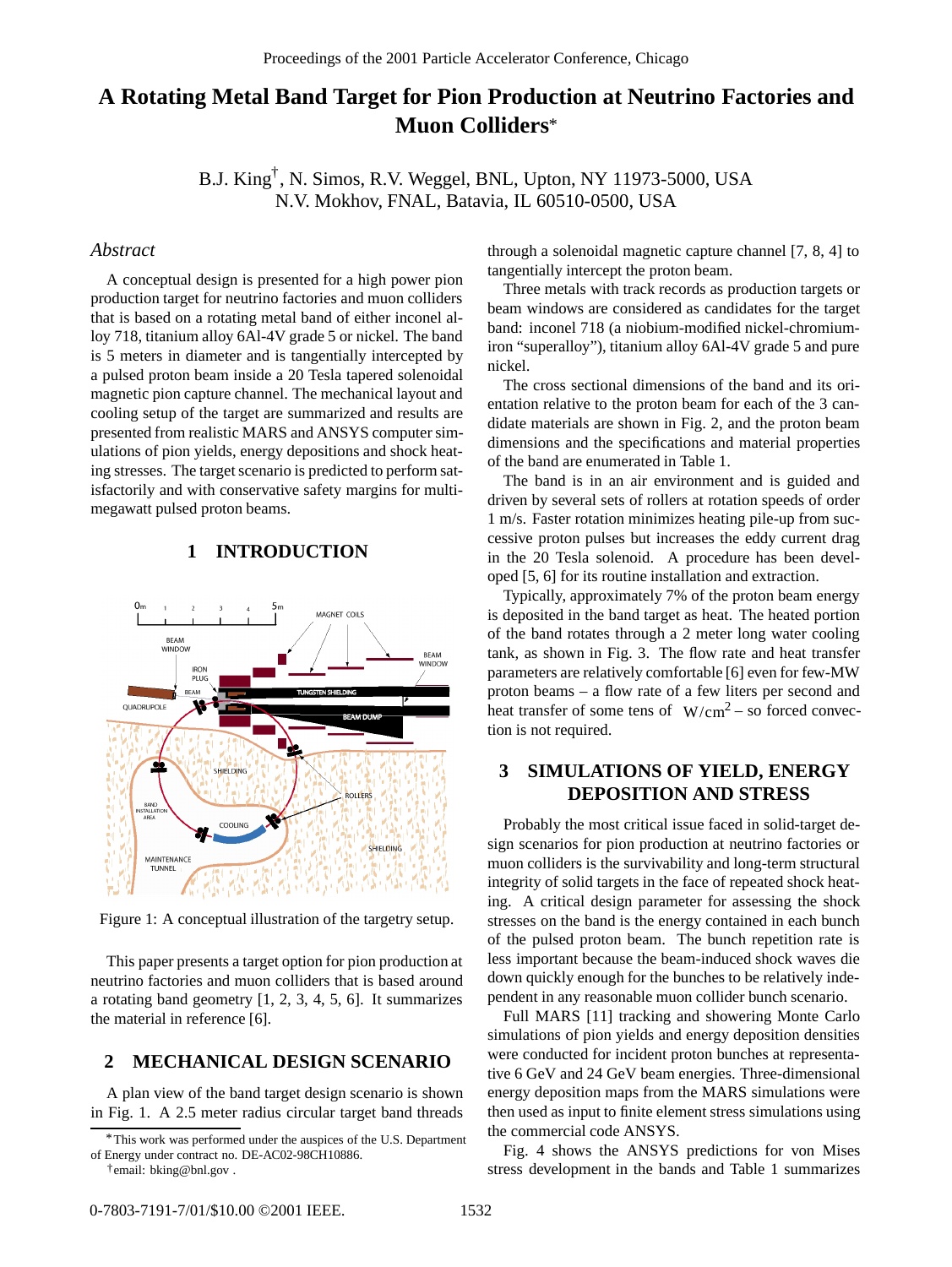

Figure 2: Several views of the target bands and position of the proton beam: plan views for the inconel or nickel bands (top) and for titanium (2nd row), with a vertical:horizontal aspect ratio of approximately 5.4:1; cross-sectional views for inconel or nickel bands (left, 3rd row) and for the titanium alloy band option (right, 3rd row); and threedimensional (bottom left) and side (bottom right) views showing how the welds between band segments are mechanically isolated from beam-induced shock waves.

the yield, energy deposition and stress predictions from the MARS and ANSYS simulations. These have been benchmarked to muon colliders with the largest proton bunch charge normally considered [7] at collision:  $4 \times 10^{12}$  muons per bunch, which implies [7, 6] initially capturing a total of approximately  $3.2 \times 10^{13}$  pions and muons. where both signs have been summed. The beam-induced shock stresses at neutrino factories are typically less demanding [4, 5].

It is seen from the predicted stresses as fractions of the fatigue strength that the viability of inconel bands becomes



Figure 3: A conceptual illustration of the target cooling setup.



Figure 4: Predicted time dependence of maximum von Mises stresses on inconel 718, titanium alloy and nickel bands due an instantaneous energy deposition from a bunch of  $1.5 \times 10^{14}$  6 GeV protons with transverse dimensions as given in Table 1.

borderline (53-69%) for the most stringent muon collider production assumptions but the titanium alloy should still provide a very conservative safety margin (10-14%), albeit with a pion yield about 20% lower than the other two candidate materials. Since successfully operating nickel targets [12] seem to evade predictions for low yield strengths, the suitability of nickel bands is not well predicted by these simulations and would need to instead be determined in test beam experiments.

#### **4 CONCLUSIONS**

In summary, the rotating metal band target concept appears to be a promising option for pion production targets at neutrino factories and muon colliders. The engineering aspects look manageable and initial simulations of pion yields and target stresses are encouraging for each of three candidate target band materials: inconel 718, titanium alloy 6Al-4V grade 5 and nickel.

## **5 REFERENCES**

- [1] *A Cupronickel Rotating Band Pion Production Target for Muon Colliders*, B.J. King *et al.*, Proc. PAC'99, IEEE, pp. 3041-3.
- [2] *Rotating Band Pion Production Targets for Muon Colliders and Neutrino Factories*, B.J. King, NIM A 451